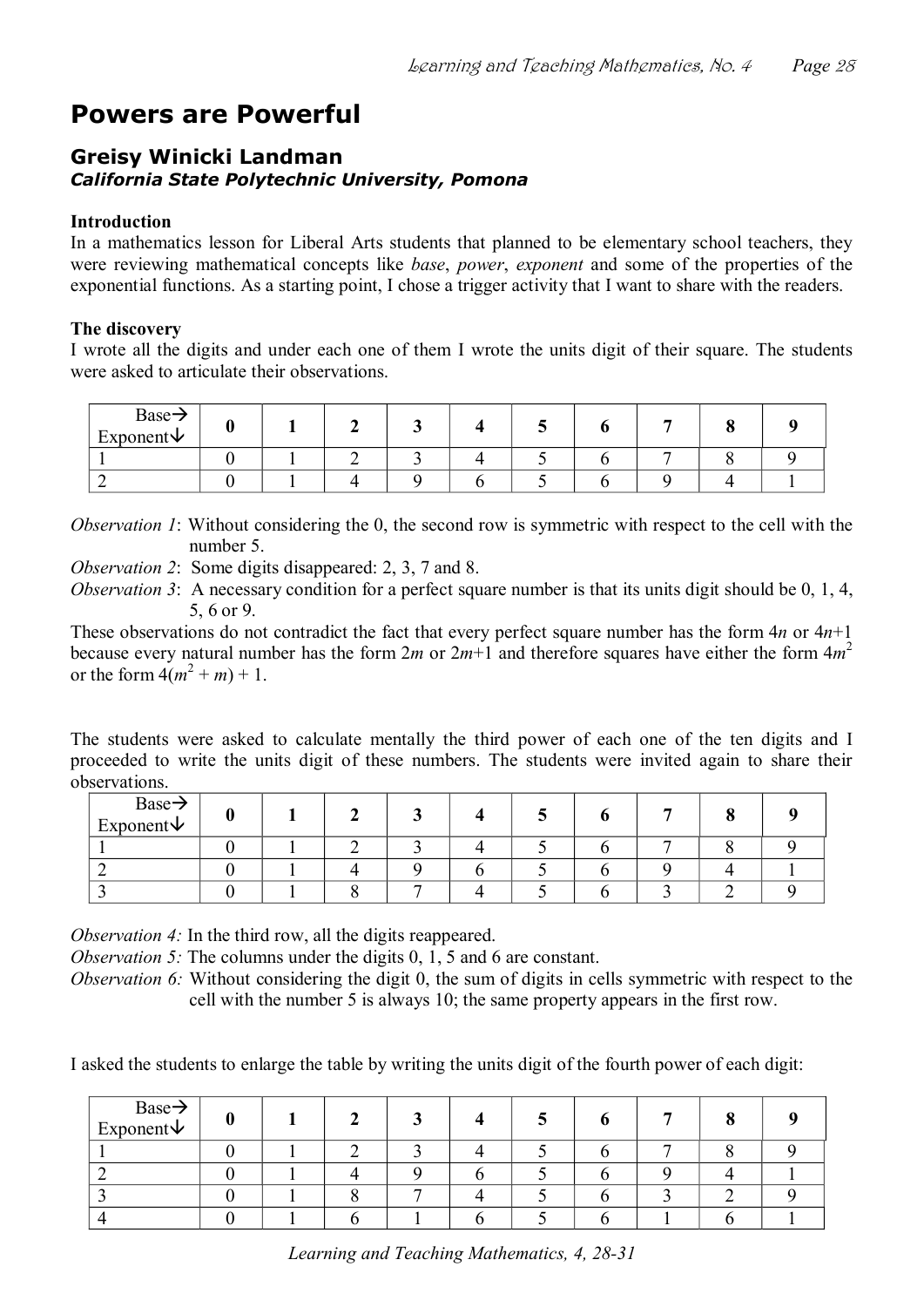*Observation 7:* Some digits disappeared again, even more than those that disappeared in the second row. *Observation 8:* A natural number can be the fourth power of a natural number only if its units digit is 0, 1, 5 or 6.

Before I wrote the next row, I asked the students for their expectations. None of them was prepared for the big surprise:

| $Base \rightarrow$<br>Exponent $\vee$ |  |  |  |  |  |
|---------------------------------------|--|--|--|--|--|
|                                       |  |  |  |  |  |
|                                       |  |  |  |  |  |
|                                       |  |  |  |  |  |
|                                       |  |  |  |  |  |
|                                       |  |  |  |  |  |

*Observation 9:* All the digits reappeared.

*Observation 10:* All the digits reappeared in their original "place". This observation was formulated in mathematical language as follows: the ones digit of the fifth power of any digit is the digit itself.

Two main questions were formulated by the students:

Question 1: What happens with the *other* natural powers of the digits?

Question 2: Is this property true only for the ten digits? Is it true for *any* natural number?

#### **The generalization**

The questions were forwarded to the class and the students chose the one they preferred to investigate. After ten minutes of work in small groups or individually, the students' results were shared. One student presented the following reasoning:

"Since  $7^6 = 7^{5+1} = 7^5 7^1$ , the units digit of  $7^6$  is the product of the units digit of  $7^5$  and  $7^1$ .

We found that the units digit of  $7<sup>5</sup>$  is the same as the units digit of  $7<sup>1</sup>$ . So the units digit of

 $7<sup>6</sup>$  is the units digit of  $7<sup>2</sup>$ . I think the same will be true for any other base, not only for 7.

So, the sixth row of the table will be like the second one."

Following his steps, other students discovered that the *seventh* row of the table is like the *third* one and the *eighth* is like the *fourth*. Instead of enlarging the table each time by adding rows, a student suggested renaming the first column - the one that presented the exponents - and we got:

| $Base \rightarrow$<br>Exponent $\vee$   |  |  |  | ▀ |  |
|-----------------------------------------|--|--|--|---|--|
| $\bullet$<br><u>.</u><br><b>.</b>       |  |  |  |   |  |
| ົາ -<br>$0, \ldots$<br><u>.</u>         |  |  |  |   |  |
| $\gamma$ .<br>–<br><u>.</u><br>$\cdots$ |  |  |  |   |  |
| 4:8:<br>$\mathbf{0}, \ldots$            |  |  |  |   |  |

From this array, the students discovered that they were in front of a *periodic phenomenon* and the length of its period was 4.

To verify whether this property – the answer to Question 1 was understood by all the students, I asked them to calculate the following: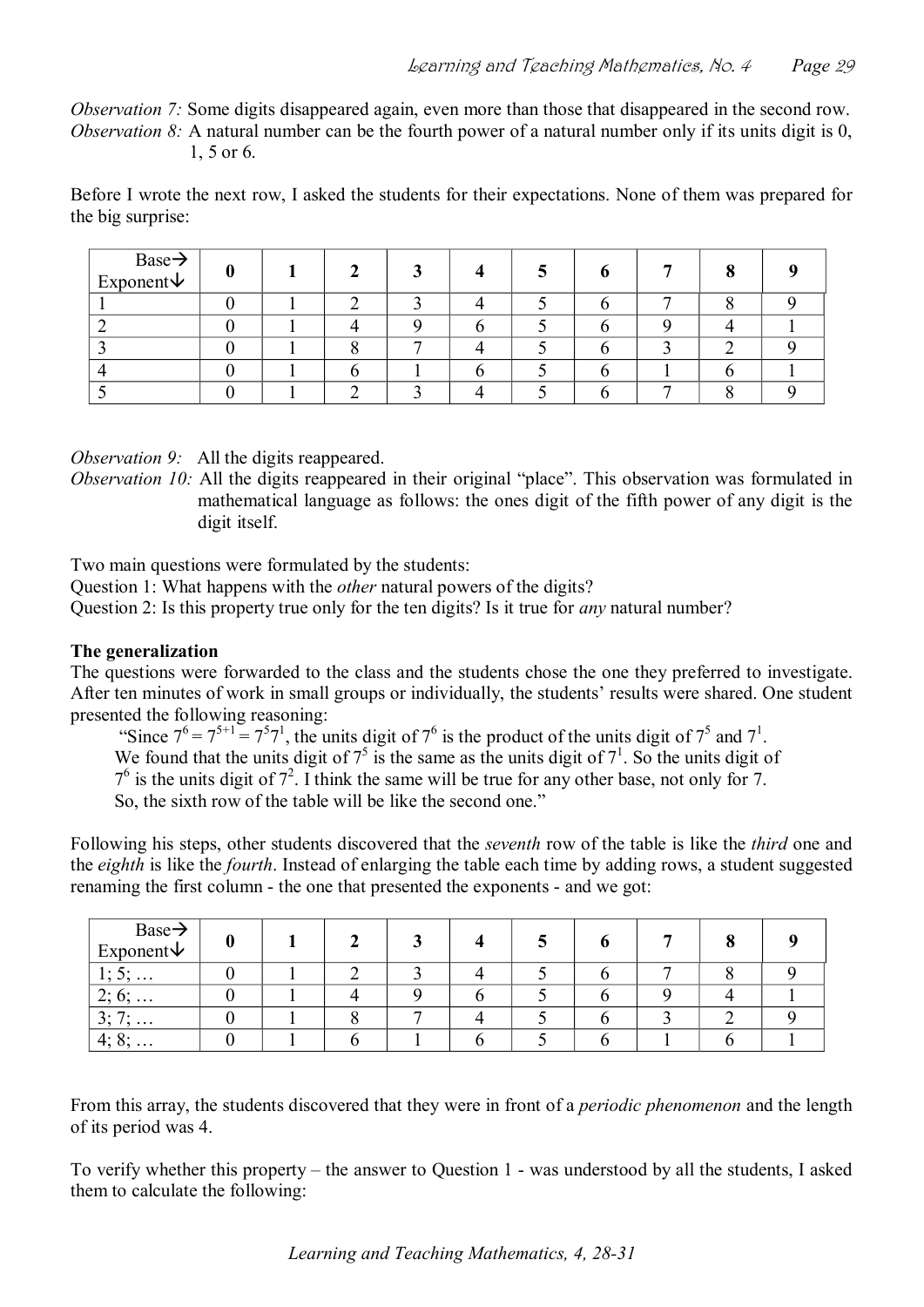- (a) the units digit of  $5^{19}$
- (b) the units digit of  $9<sup>13</sup>$
- (c) the units digit of  $9^{14}$
- (d) the units digit of  $2^{23}$
- (e) the units digit of  $3^{64}$

To solve exercise (a) it was enough to remember that the units digit of all the natural powers of the number 5 is 5.

To solve exercises (b) and (c) the students needed to see that the units digit of *every odd* power of 9 is 9 and the units digit of *every even* power of 9 is 1.

To solve exercise (d) the students could count rows in the table or could use the periodicity discovered before and calculate:  $2^{23} = 2^{20+3} = 2^{20} \cdot 2^3$ . Then since 20 is a multiple of 4 (the period of the phenomenon) the units digit of  $2^{23}$  is the same as the units digit of  $2^3$ , which according to the table (column of 2 and third row) is 8.

To solve exercise (e) the students could have used the same strategy: since the exponent 64 is a multiple of 4, the units digit of  $3^{64}$  is the same as the units digit of  $3^4$ , which according to the table (column of 3 and fourth row) is 1.

The approach chosen to investigate Question 2 was trial and error:

A student shared his calculations:

 $13<sup>2</sup> = 169$  --- units digit is 9 (like the units digit of  $3<sup>2</sup>$ )

 $13<sup>3</sup> = 2197$  --- units digit is 7 (like the units digit of  $3<sup>3</sup>$ )

 $13<sup>4</sup> = 28561$  --- units digit is 1 (like the units digit of  $3<sup>4</sup>$ )

 $13^5$  = 371293 --- units digit is 3 (like the units digit of  $3^5$ )

The students identified that the fifth power of the number 13 has the same units digit as its first power and conjectured:

For every natural number *n*, the units digit of  $n^5$  is the same as the units digit of *n*.

Put differently, the student suggested that for every natural number  $n$ ,  $n^5 - n$  is a multiple of 10.

### **The justification**

Since the students were eager to know whether this was a true statement, I had their attention guaranteed. First I asked what they expected the units digit of  $87<sup>5</sup>$  would be, and according to their conjecture it was 7. Then I proceed to verify their claim.

Since 87 = 80+7, I wrote  $87^5$  =  $(80+7)^5$  and reminded the students of the Binomial Theorem. We could write that

$$
87^5 = (80+7)^5 = {5 \choose 0} 80^5 \cdot 7^0 + {5 \choose 1} 80^4 \cdot 7^1 + {5 \choose 2} 80^3 \cdot 7^2 + {5 \choose 3} 80^2 \cdot 7^3 + {5 \choose 4} 80^1 \cdot 7^4 + {5 \choose 5} 80^0 \cdot 7^5
$$

The first five addends are multiples of 80, thus their sum is a multiple of 80 making 0 the units digit of their sum, so that the units digit of the number  $87<sup>5</sup>$  is like the units digit of  $7<sup>5</sup>$ . The students recognized that the same reasoning may be applied for any natural number and they were convinced that their conjecture was correct.

Since the occasion was inviting, I wanted to present other approaches to the proof of the recently discovered theorem. The following are the two other proofs presented.

We needed to prove that for every natural *n*, the number  $n^5 - n$  is a multiple of 10. By factoring  $n^5 - n$  we got that  $n^5 - n = n(n^4 - 1) = n(n^2 - 1)(n^2 + 1) = (n - 1)n(n + 1)(n^2 + 1)$ 

The last expression told us that for every natural number  $n$ , the number  $n^5 - n$  is a multiple of the product of three consecutive numbers. Thus, it is a multiple of 6. In order to show that the number  $n^5 - n$  is divisible by 10, it remained to be proved that the number is a multiple of 5.